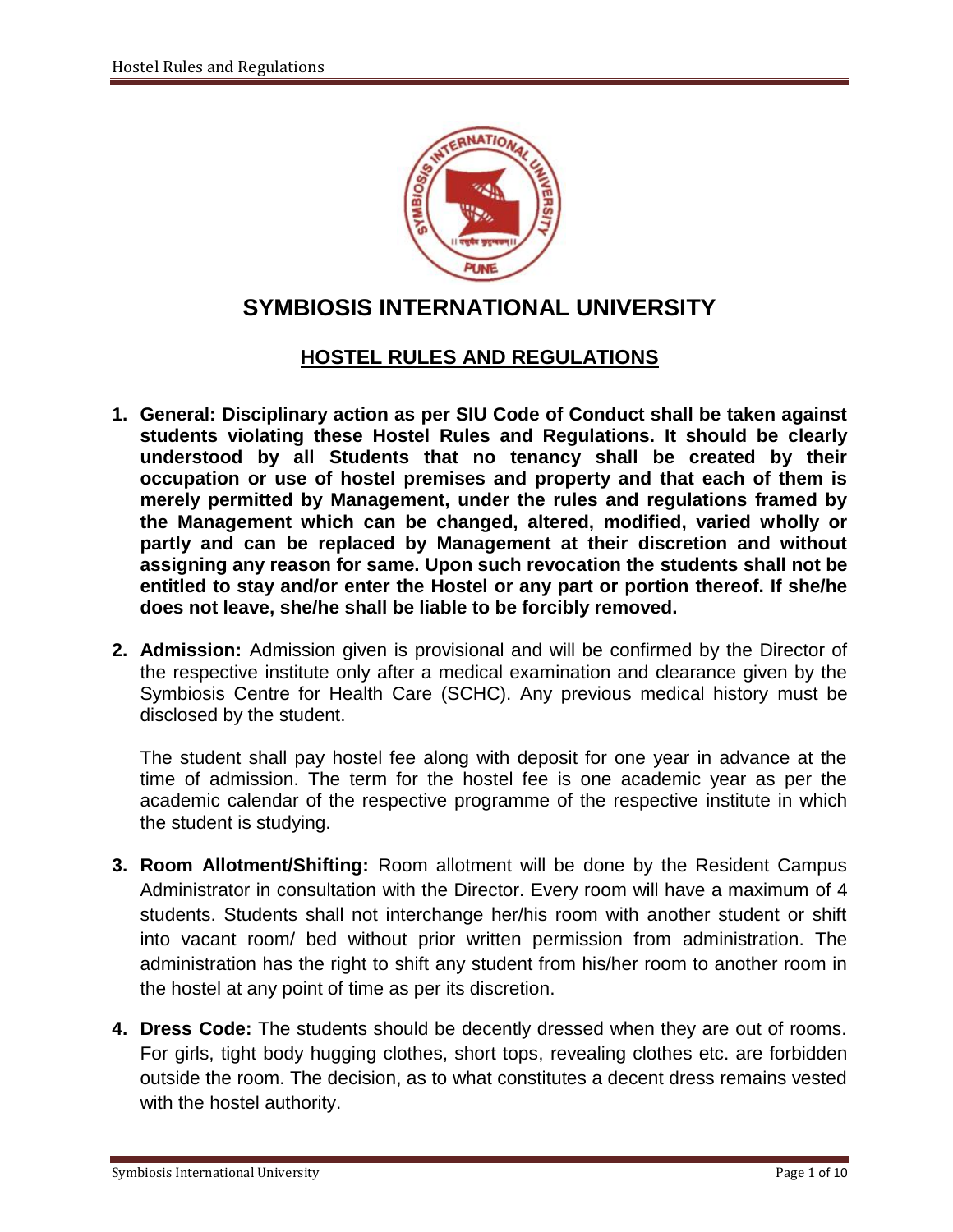- **5. Mess:** Student shall pay full mess fee for one year in advance at the time of admission to the hostel. If a student is sick, written application by the student endorsed by the Rector and medical certificate by SCHC should be given to Supervisor for serving food in the room.
- **6. Wastage of Food:** Students are requested not to waste food. Outsiders are not allowed in the mess. Students must inform their non-availability or night out to the Mess Supervisor well in advance. Outside food / dabbas are strictly not permitted in the hostel.
- **7. Guests:** Guests are allowed in mess only with prior permission of the Supervisor and on payment of charges applicable.
- **8. Timings for Mess:**

| Breakfast | $\sim 100$               | 7.30 am to 9.30 am (upto 10.00 am on Sundays) |
|-----------|--------------------------|-----------------------------------------------|
| Lunch     | <b>Contract Contract</b> | 11.30 am to 1.30 pm                           |
| Dinner    | $\sim 100$               | 7.30 pm to 9.30 pm (upto 10.30pm on Saturday  |
|           |                          | and Sundays)                                  |

These timings shall be strictly adhered to by all hostellers.

- **9. Violation of Hostel Rules:** The management reserves the right to terminate the occupancy of the student for any willful disobedience or defiance of authority, nonobservance or frequent violation of hostel rules, causing damage to person or property or indulging in anti-national or undesirable activities. In such cases the deposit shall be forfeited and fees will NOT be refunded, except the mess charges on pro-rata basis.
- **10.Attendance Register:** Attendance will be taken by the Rector before 10.30 pm every night. Hostelite has to sign the attendance register / biometric attendance record every day between 10.00 pm to 10.30 pm (and 11.30 pm on Sundays/Holidays). After that the student is not allowed to go out of the hostel. Going out of hostel will lead to a disciplinary action.
- **11.Returning to Hostel:** Students shall return to the hostel before 10:30pm, (11:30 pm on Sat/Sun/Holidays) after which gates will be closed. The gates will reopen at 6.00 a.m. next day. Late comer will have to make entry at the gate, which will be informed to his/her institute, parents and local guardians. Three late comer entries will lead to cancellation of permission to stay in hostel. The same shall be informed to his/her parents, local guardian.
- **12.Night out Permission:** Night out shall not be allowed without substantial reason. Night out in the permissive sense is hereby abolished. The Directors may still permit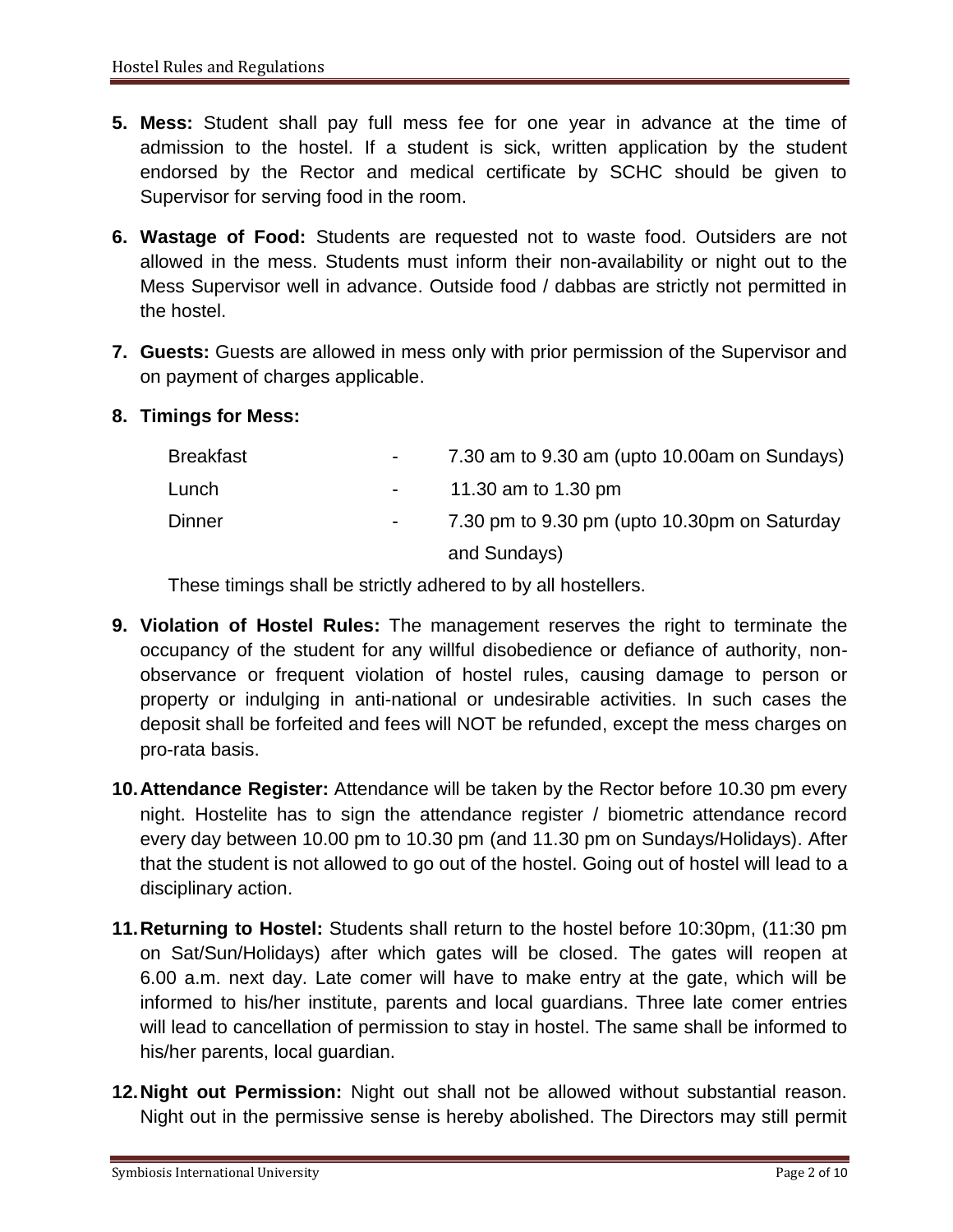the students in exceptional circumstances for academic purpose and it should be conveyed to the Rector/Campus Administrator in writing at least one day before the night out. Hostelite / Boarder may be permitted to go home during holidays with written permission from parent along with the copy of the ticket, to be submitted to and approved by the Rector/Campus Administrator. All residents shall be in the hostel by 10.30 pm sharp. When taken night out the student will stay out and will report back in the hostel only after 6.00 am in the morning. Only in case of medical emergency student can contact the Rector directly for such permission. In case where the student has the permission for more than one night out, it is to be noted that such student shall not be allowed in the hostel during the mentioned period even during the day time.

- **13.Mandatory Accommodation:** For residential campuses, hostel accommodation is mandatory. The hostel shall be treated as an extension of the institution and observance of rules and regulations of the Hostel shall be compulsory for all boarders.
- **14.Safety & Personal Belongings:** The hostel warden shall provide keys of the allotted room to the respective students. Students shall NOT use other lock and key for locking their rooms. Students are responsible for safety of their all valuables and these should be kept in the cupboard under lock and key. Students should not leave mobiles, ornaments and other valuables unguarded. Students will not change lock and key without permission of the Rector/Campus Administrator and are advised to get duplicate keys made with the permission of Rector/ Campus Administrator to guard against loss of keys. Students residing in the hostel will be staying at their own risk, liability and consequences.
- **15.Political or Communal Activity:** Students shall not indulge in any political or communal activity which is detrimental to the law and order and/or against the Government. Students shall not carry on any propaganda or publicity of any nature whatsoever in respect of matter including political or communal matters.
- **16.Media:** Students shall take prior written permission of the Rector/Campus Administrator before giving any information or interview regarding Hostel to any member of the Press, Print Media, Radio, Television or any other media or before making any speech containing any information regarding the Hostel.
- **17.Storage of Baggage during Vacation:** During the vacation, belongings should be kept in the cupboard under lock. However, students may avail common storage facility for limited quantity (2 cartons). One month before the vacation period starts, an application endorsed by the Director of the institute to the hostel Rector must be submitted informing the Rector about the student's official vacation period. When the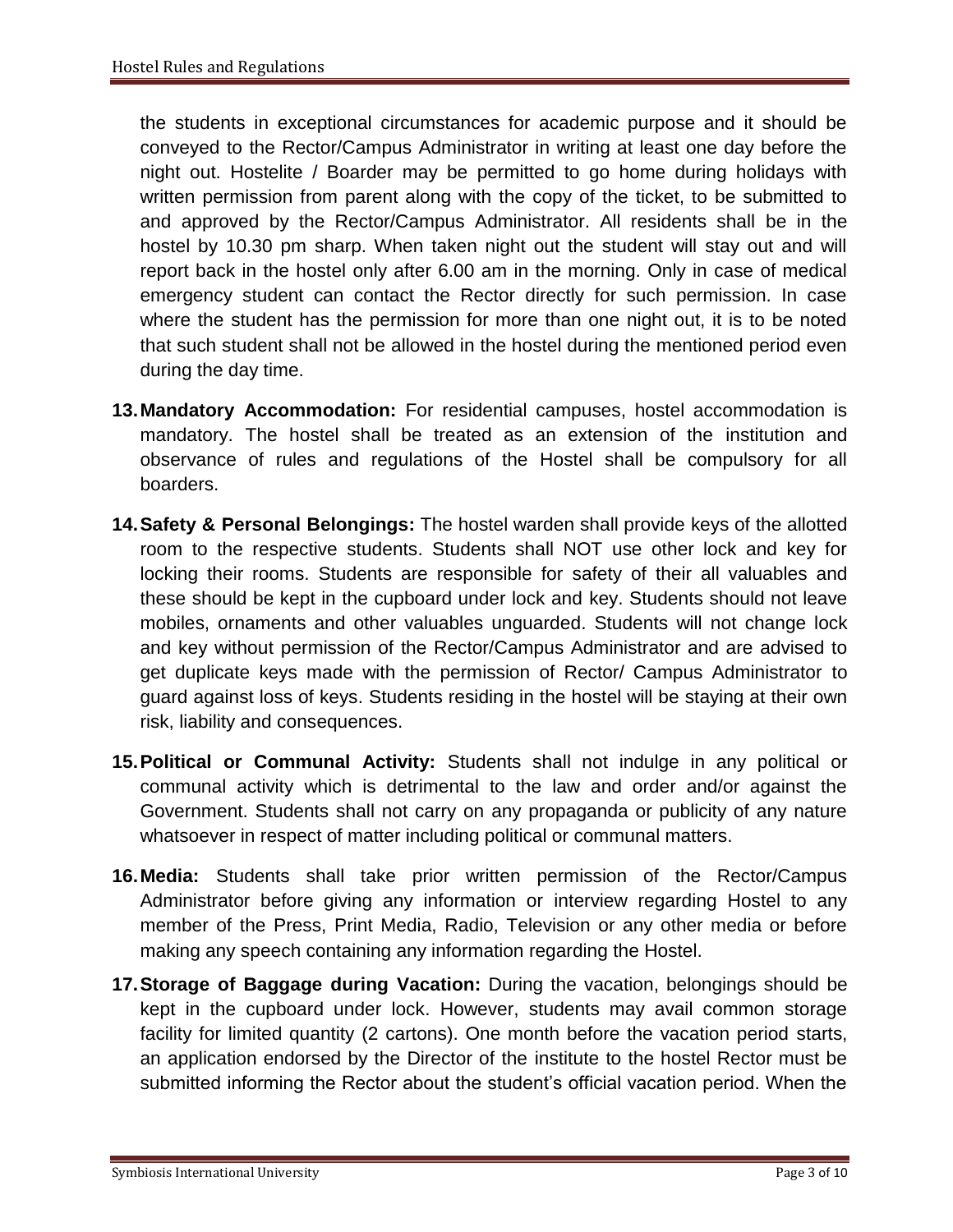student has completed an academic year and is to vacate the hostel, student must take along all of her/his belongings.

- **18. Medical:** It is obligatory for all students staying in the Hostel to undergo medical checkup provided by Symbiosis Centre of Health Care (SCHC). It is mandatory for all students to take medical insurance and health club membership from SCHC. Any student, who is not well, will immediately report to SCHC and avail treatment given by SCHC. In case of medical emergency, the student will be shifted/referred to the Hospital. In case of hospitalization, minimum 24 hours stay in the hospital is essential for claiming reimbursement of expenses from medical insurance agency, provided other conditions and details of Medi-claim policy supplied by SCHC are fulfilled. (Emergency Medical Help Line numbers are displayed in all the Hostels / Mess). Please inform the hostel authority warden any previous medical history / drug and your blood group. This would be required when emergency aid has to be administered.
- **19. Silence:** Strict silence shall be observed in hostel from 12.00 am to 6.00 am. Care should be taken at all times to ensure that music/loud talking is NOT audible outside the room. Any manner of festivities and noise making/celebrations, which may cause disturbance to other inmates in the hostel premises, will not be entertained. Recreational facilities will be turned off at 10.30 pm.
- **20.Gambling:** No gambling of any kind whatsoever shall be allowed on the premises of the hostel.
- **21.Firearms:** Any type of storage or possession of firearm, ammunition, explosive and inflammable goods on the premises of the hostel is strictly prohibited. Violation of the rule will lead to expulsion from hostel and institution.
- **22.Alcohol / Drugs / Smoking:** Students shall not bring, take and/or drink any alcohol/ intoxicating drink, drug or substance of any kind what so ever and/or smoke in the room and/or any part of premises. The same shall apply to visitors also. An occurrence of such behavior shall invite strict disciplinary action leading to rustication from the Institute.
- **23.Room Damage Charges:** If any common property is damaged or lost, the same shall be charged in equal shares to the students who are responsible for the damage or loss or in general use of that property. Students shall not drive any pegs or nails into walls or stick posters on walls, windows and doors.
- **24.Furniture & Fixture:** Student shall not bring any extra furniture or other fixture in the room. All furniture and fixture in the rooms allotted to students must be cared for property. Students will be required to pay double the original cost if any item is found missing from their rooms. Students will also be required to pay twice the charges of the repair to item that is found to have been willfully damaged or have been damaged on account of misuse or unfair wear and tear.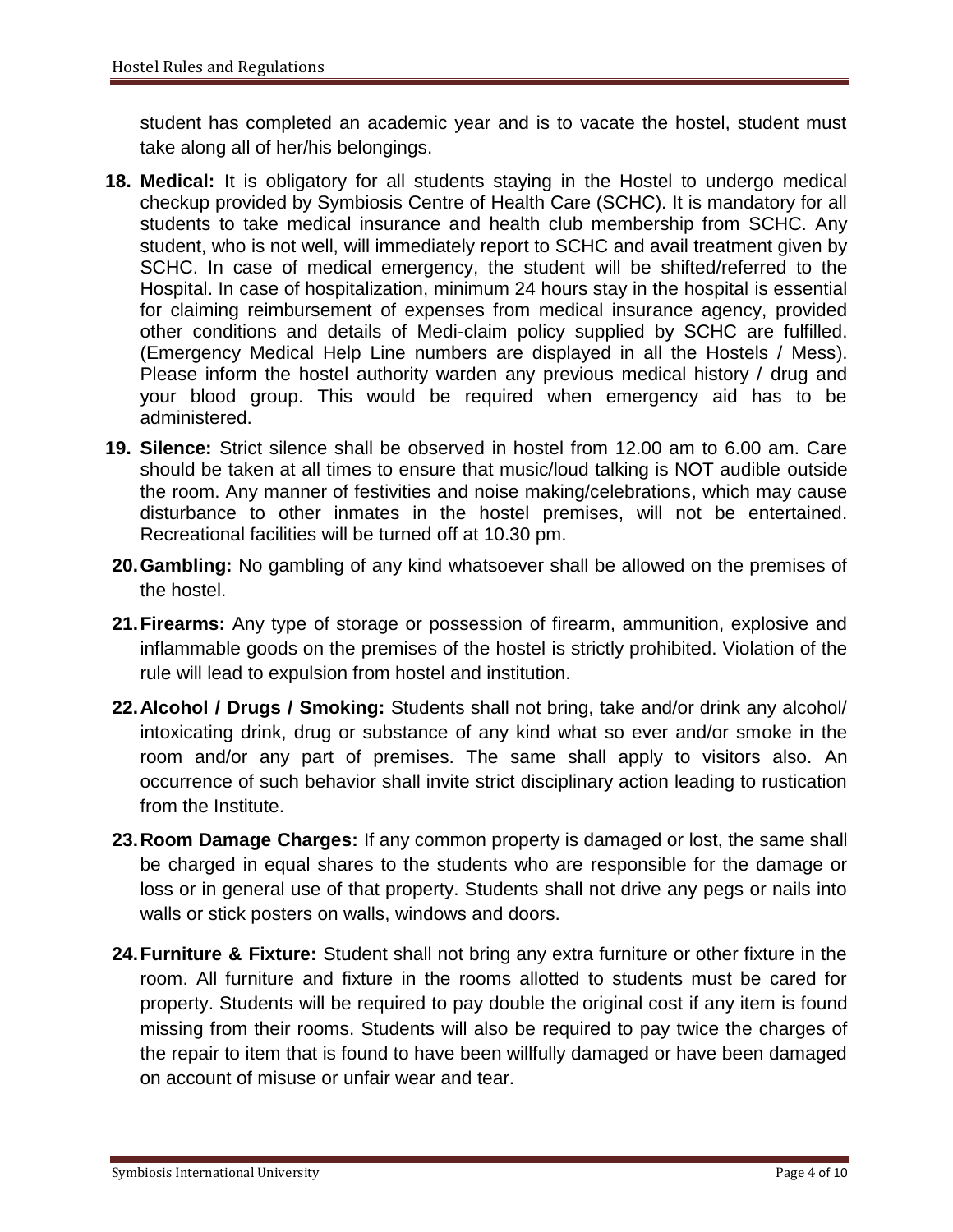- a) **Interchange of Furniture/Fixture:** Students are prohibited from interchanging any furniture/fixture from one point/location in the hostel to another. Besides a penal recovery as imposed by the Campus Administrator, students involved in such activities will be expelled from the hostel.
- b) **Assets in Common Areas/Corridors:** Theft/damage to hostel assets in common areas/corridors will be recovered from all students of the flank/wing involved. In case of theft/damage to items that pertain to usage by the complete hostel, the recoveries will be made from all the occupants of the hostel.
- **25.Ragging:** Ragging in any form whatsoever is strictly BANNED. It is a cognizable offence and violation will invite action as per law of the land in addition to expulsion from the institute. Being a silent spectator and not reporting/stopping others indulging in ragging is also an offence and will invite similar disciplinary action. Accepting/undergoing ragging and not reporting this is also an offence. Students should report any such incident immediately to any member of the Anti-Ragging Committee / Warden / Campus Administrator / Security Personnel / Deputy Director / Director directly at any time of the day / night.
- **26. Outside Competitions:** Students are permitted to go outstation for participating in various competitions only after submitting proof and application alongwith parents consent to the Director and getting permission of Director. The permission will be intimated to the Warden and entry also made in the Outstation Register kept with the Warden.
- **27.Electricity Restrictions:** Electric appliances shall not be permitted in the room, failing which the Rector/Campus Administrator will have the right to confiscate the gadget. The lights in the bathroom should be used only as and when necessary and shall be switched off when the bathroom is not in use. While leaving the room, students should take care to switch off the lights and fans without fail. In case of default on this account, a fine decided by the Campus Administrator will be imposed on every such occasion. Table lamps can be used for study purpose after lights out time.
- **28.Celebration of Festivals and Birthdays:** Student shall take prior permission of the Rector/Campus Administrator for celebrating any festivals and birthdays. Birthdays should be held in a common place for one to two hours preferably between 8.00 pm to 10.00 pm. There should not be any kind of physical discomfort to other students. No outside guest or interference of any kind will be allowed.
- **29.Cleanliness:** Students shall keep their rooms, verandah and surrounding areas tidy, neat and clean at all times and shall not throw anything including rubbish, in such places or any premises in the hostel, except in the dustbin or the place specifically provided for the said purpose. No wet clothes should be dried on the furniture or in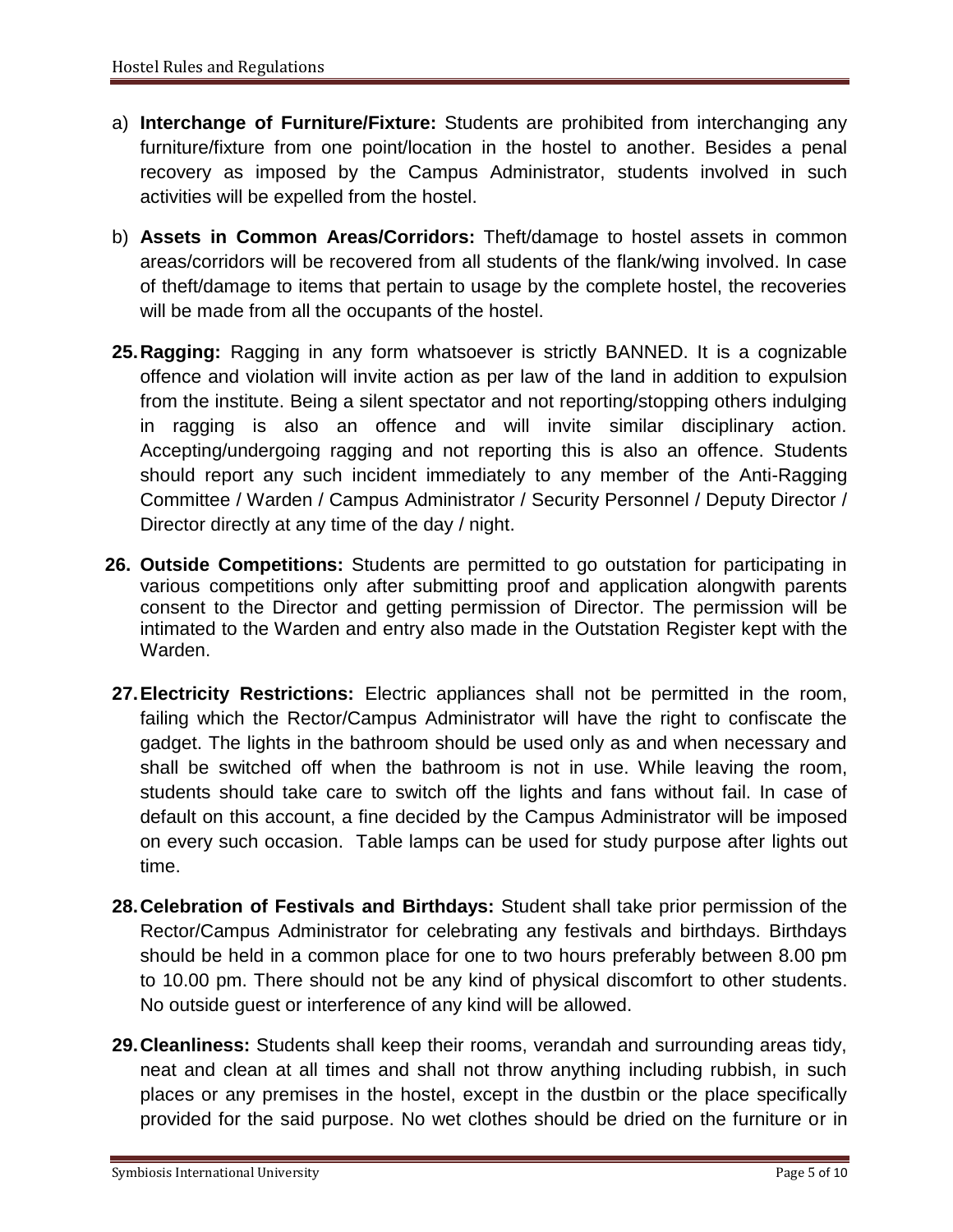corridors/ balconies. The Rector has the right to confiscate any such clothes hung for drying in the balconies. No students shall store any cooked food in the room.

- **30.Pets:** Students shall not bring and/or keep any pets in the premises including fish, cats, dogs, and so on. Students should desist from pampering stray dogs by offering food, petting them etc.
- **31.Hostel Staff:** Students shall treat the staff and housekeeping staff of the Hostel with due courtesy at all times. Service of the housekeeping staff shall NOT be utilized for private or personal work. No tips in cash or kind will be given to the staff of the Hostel.
- **32.Visitors/Parents:** Visitors/parents are allowed to visit a student only in the visitor's lobby on the service floor between 9.00 am to 11.00 am and 6.00 pm to 8.00 pm on working days and between 11.00 am to 5.00 pm on Sundays and public holidays. No student shall keep talking with visitors in compound, either in or outside the gate/lane. No student shall take any visitor including her/his parents to the room. Personal servants/Domestic helpers are not allowed inside the rooms. The parents should give an undertaking to cooperate with the authority and should be available on call.
- **33.Suggestion Box/Register:** Suggestions and complaints should be either deposited in the Suggestion Box or should be entered in the Suggestion Register kept in the hostel premises. Suggestion form will also be available in the hostel.
- **34.Identity Card:** Students will always carry Identity cards with them when moving out of the Campus, as in an emergency/accident the institute can be contacted and informed. It can also be used for treatment in an empanelled hospital under Medical Insurance Scheme. Security personnel have been asked to check ID cards of students entering the campus. Names of those not carrying them will be reported to Campus Administrator for action.
- **35.Room Checking:** The Management/Hostel Wardens alongwith Security Guards may at their discretion inspect /cCheck any room or students belongings in the presence of the students living there-in and security guard any time of the day or night.
- **36.Vehicles:** Four wheelers are not allowed inside the Campus nor allowed to be parked outside along perimeter. Students can keep two wheelers, after getting due sanction from the Campus Administrator by submitting a copy of the registration papers and driving license. Vehicles **with Symbiosis sticker** only will be permitted inside the campus.
- **37.Local Guardian:** Students will register details of local guardian duly authenticated by them- parents. Students' copy of hostel rules will be similarly signed by the local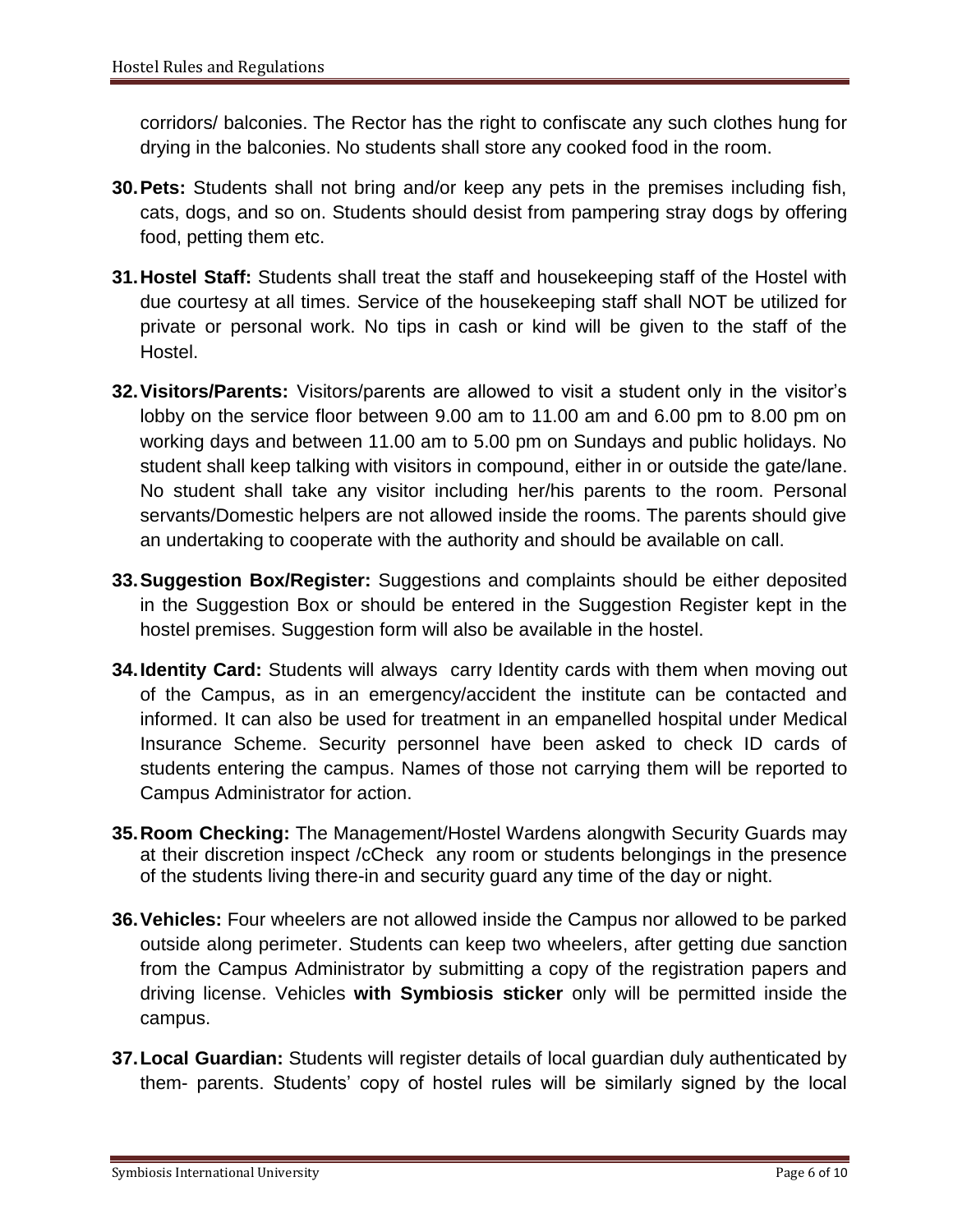guardian. Students not having local guardian will be required to get a fax/e-mail from guardian / parent for night outs.

- **38.Water Timings:** Water timings have been laid down and the same are displayed on hostel notice board. Student should not leave taps open when the taps are dry, as it will result in subsequent loss of water and further aggravate the water problem.
- **39.Notice Period:** A minimum of two months notice is necessary in case a student wishes to vacate the hostel. Student shall receive the deposit cheque at the time of vacating room. If the student leaves the hostel room without notice, she/he will get her/his deposit back only after a period of two months. A student will have to vacate the hostel within five days of completion of her/his examination or any such academic requirement, whichever is later. Any extra day will be charged as per norms and for such extra days, prior permission from the Rector/Campus Administrator is required. In case a student does not vacate her/his room, the belongings will be removed from the room and room will be locked by the Rector/Campus Administrator in presence of a senior official with no responsibility of the Management for the loss, if any.
- **40.Expulsion from Hostel:** The Campus Administrator reserves the right to terminate the occupancy of the students for any willful disobedience or defiance of authority, non-observance of hostel rules, causing damage to person or property or indulging in anti-national or undesirable activities. In such cases the deposit shall be forfeited and fees will NOT be refunded. Similarly Students recommended for expulsion from the institutes, will also be expelled from the hostel.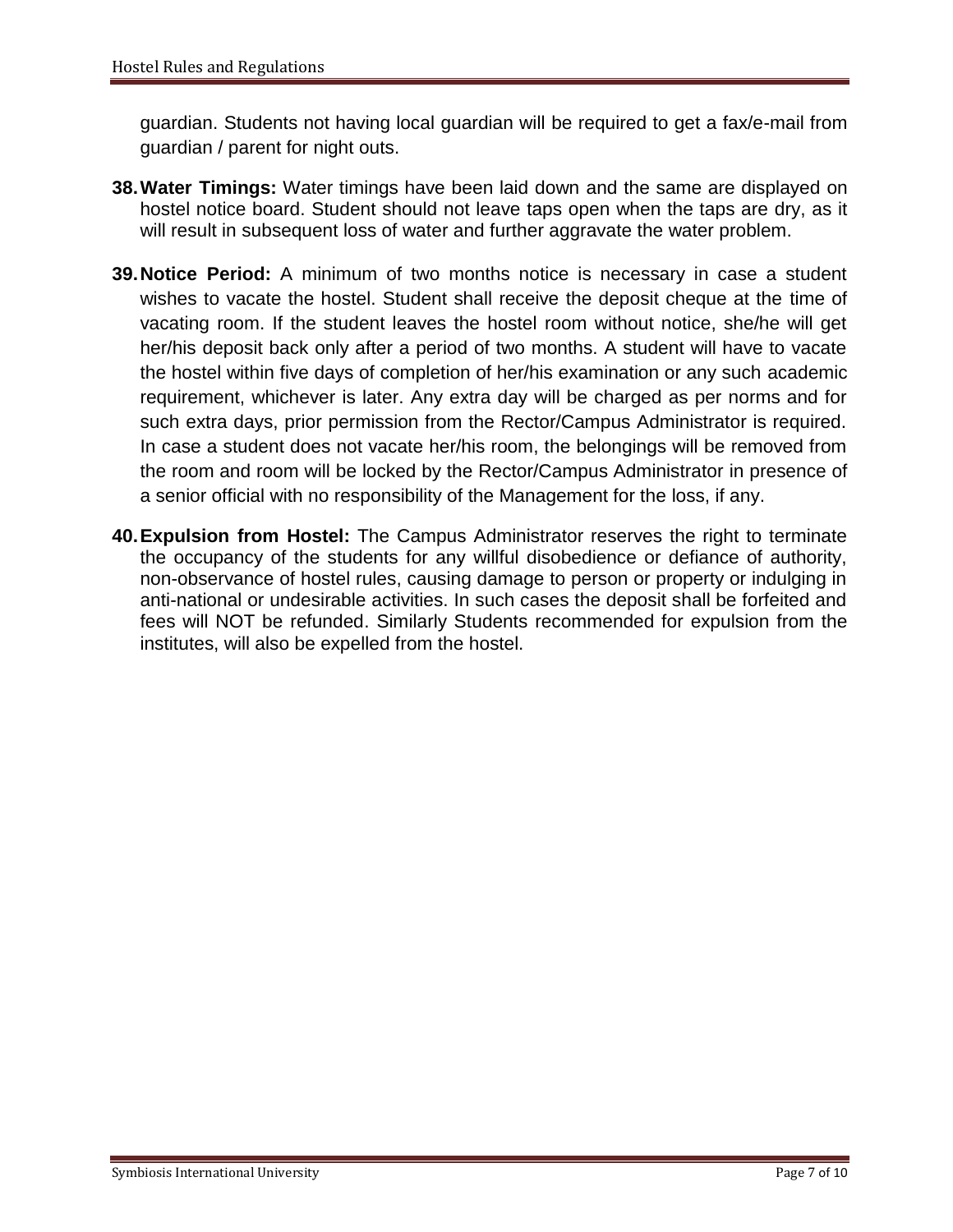### **DECLARATION BY THE STUDENT**

I have read the above Rules & Regulations and I agree to abide by them, failing which I shall be liable to disciplinary action.

Date: \_\_\_\_\_\_\_\_\_\_\_\_\_\_\_\_ Name of the Student: \_\_\_\_\_\_\_\_\_\_\_\_\_\_\_\_\_\_\_\_\_\_\_\_\_\_\_\_\_\_\_\_\_\_\_\_\_

Batch: 20 - 20 Programme: \_\_\_\_\_\_\_\_\_ Room No: \_\_\_\_\_\_\_\_\_\_\_

Signature of the Student: \_\_\_\_\_\_\_\_\_\_\_\_\_\_\_\_\_\_\_\_\_\_\_\_\_\_\_\_\_\_

Signature of the Hostel Warden Signature of the Local Guardian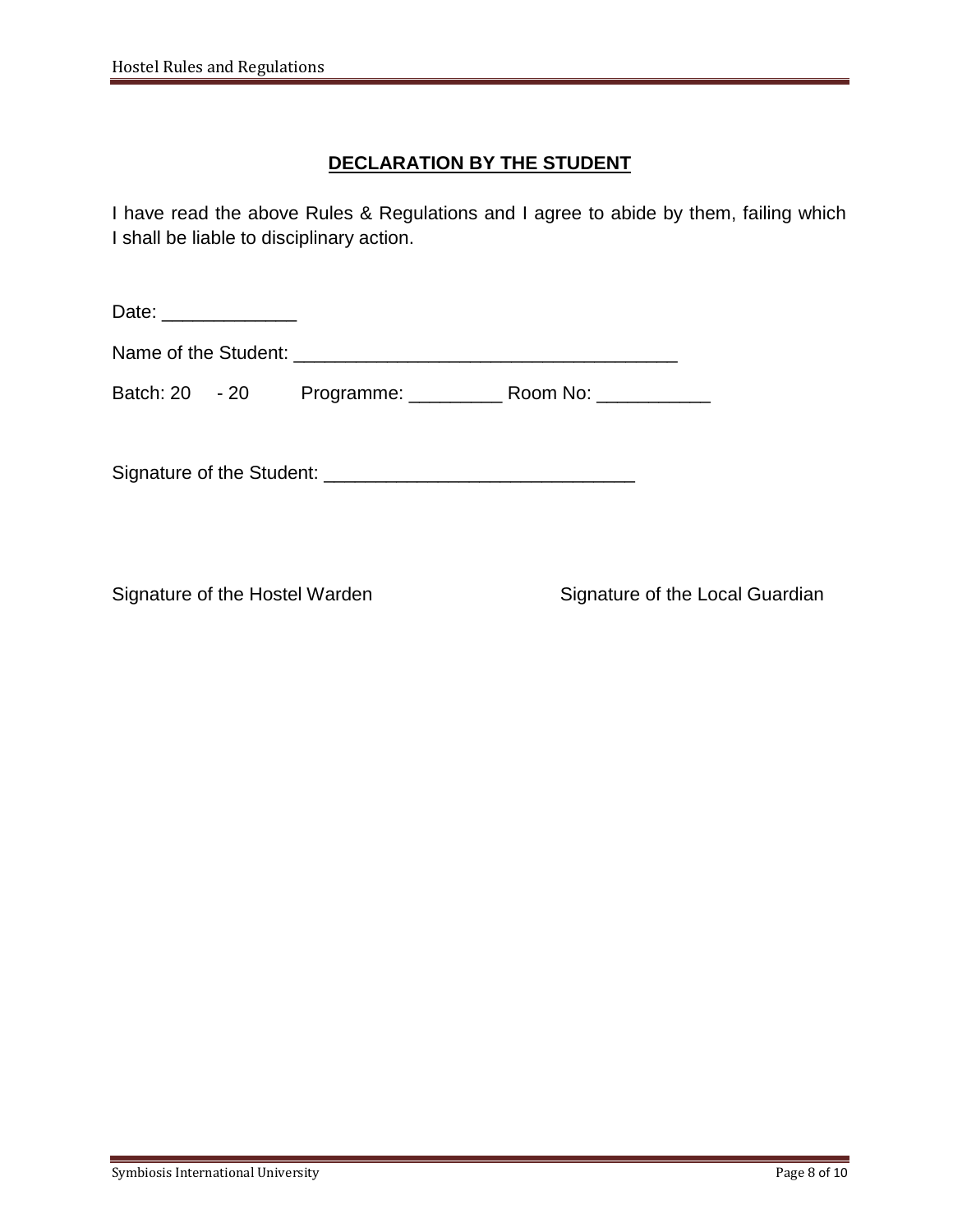#### **UNDERTAKING BY THE CANDIDATE / STUDENT**

- 1. I\_\_\_\_\_\_\_\_\_\_\_\_\_\_\_\_\_\_\_\_\_\_\_\_\_, S/o. D/o.Mr./Mrs./Ms.\_\_\_\_\_\_\_\_\_\_\_\_\_\_\_\_\_ \_\_\_\_\_\_\_\_\_\_\_\_\_\_\_\_\_\_\_\_\_\_\_\_\_\_\_ have carefully read and fully understood the law prohibiting ragging and the directions of the Supreme Court and the Central / State Government in this regard.
- 2. I have received a copy of the UGC Regulations on Curbing the Menace of Ragging in Higher Educational Institutions, 2009, and have carefully gone through it.
- 3. I hereby undertake that
	- I will not indulge in any behavior or act that may come under the definition of ragging.
	- I will not participate in or abet or propagate ragging in any form.
	- I will not hurt anyone physically or psychologically or cause any other harm.
- 4. I hereby agree that if found guilty of any aspect of ragging, I may be punished as per the provisions of the UGC Regulations mentioned above and /or as per the law of the land.

Signed this on **Example 20** 

Signature of the Student\_\_\_\_\_\_\_\_\_\_\_\_\_\_

Name\_\_\_\_\_\_\_\_\_\_\_\_\_\_\_\_\_\_\_\_\_\_\_\_\_\_\_\_

Address \_\_\_\_\_\_\_\_\_\_\_\_\_\_\_\_\_\_\_\_\_\_\_\_\_\_\_\_\_\_\_\_\_\_\_\_\_\_\_\_\_\_\_\_\_\_\_\_\_\_\_\_\_